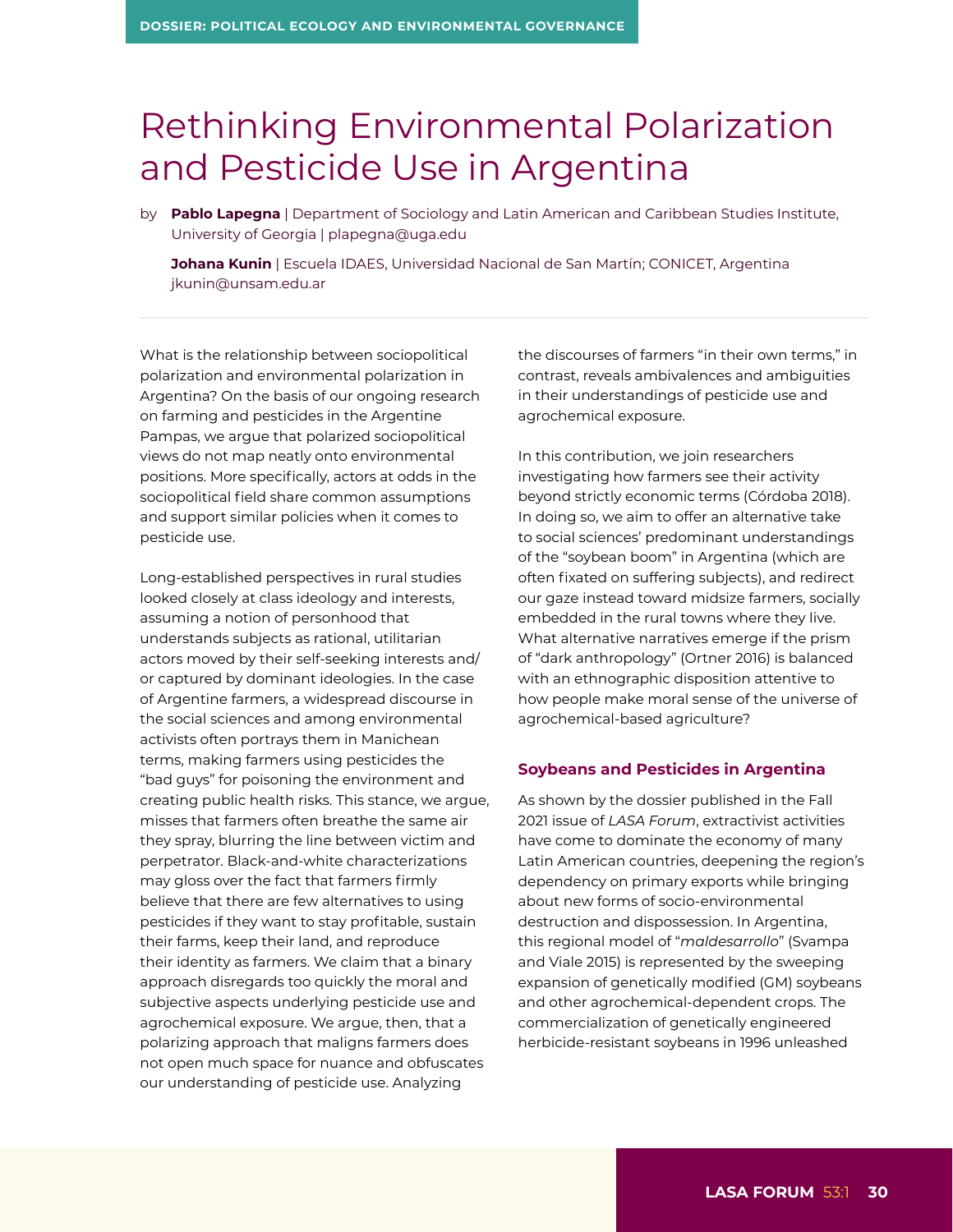a process of agricultural intensification that dramatically increased the use of agrochemicals in Argentina.

A quarter century after the introduction of GM crops, the social and environmental impacts created by agrochemical use are undeniable. Herbicide drifts that damage non-GM crops and contaminate the air, agricultural runoff polluting waterways, and overall worrying cancer clusters in rural towns and peri-urban populations are some of the consequences of Argentina's incorporation into the global ["](https://www.panna.org/gmos-pesticides-profit/pesticide-treadmill)pesticide treadmill."1 Several researchers have raised concerns about the consequences of widespread agrochemical use (among many others, see Domínguez and Sabatino 2010; Verzeñassi 2014; Beilin and Suryanarayanan 2017; Schmidt and López 2018; and Leguizamón 2020).

In our previous work, indeed, we tackled these issues. We wrote about the ways in which peasants affected by pesticide drifts resisted and accommodated the expansion of genetically modified crops and agrochemical exposure in Northern Argentina (Lapegna 2013, 2016) and, in the Pampas region, we focused on gender identities and the social organization of agroecological care (Kunin 2019), pesticides' risk perception and gender dynamics (Kunin and Lucero 2020), and rural high school students' exposure to pesticides (Kunin et al. 2019). Our ongoing collaborative research, in contrast, changes the focus from "suffering subjects" to more privileged actors, who nonetheless live and work in rural towns. We seek to offer a new perspective on GM crops and pesticide use in Argentina by "studying up" agricultural biotechnology and pesticides, focusing on the actors who use herbicides and benefit from soybean production (rather than only on those excluded from it).

## *Grietas* **and Continuities with Crucial Differences**

Political polarization has been on the rise in Argentina. The Peronist administrations of Néstor Kirchner (2003–2007) and Cristina Fernández de Kirchner (2008–2015) rekindled economic neo-developmentalism and confrontation around "populism" in Argentina. The polarization between "Kirchneristas" and their detractors became particularly vocal, visible, and virulent in 2008. Then, agribusiness associations, farmer organizations, and people in rural towns across Argentina mobilized against an increase in soybean export taxes, with the support of media conglomerates and large portions of the urban middle classes. What became known as the conflict between the government and "*el campo*" crystallized what is popularly known in Argentina as "*la grieta*" (the crack): a metaphorical but real tension and division between pro- and anti-Kirchner positions. *La grieta* manifests both in the public sphere of national politics and the intimacy of family gatherings or workplace relationships—dynamics not that different from the *fútbol* rivalries pitting friends, acquaintances, and relatives against one another.

Yet, despite the sociopolitical chasm of *la grieta*, it would be hard to argue that there is environmental polarization in Argentina. Put differently, the diametrically opposed positions on environmental issues in Argentina do not even come close to the political polarization of the country. While environmentalism is gaining ground in Argentina, socio-environmental issues are far from being seriously incorporated into the political agenda—even when scholars and activists have been pressing the point. Journalist Darío Aranda, indeed, claims that support for soybean production in Argentina has become state policy: both neoliberal and neo-developmentalist governments supported the expansion of export-oriented agricultural production based on the "technological package" of GM seeds, agrochemicals, and large

<sup>1</sup> "The Pesticide Treadmill," Pesticide Action Network, [https://www.panna.org/gmos-pesticides-profit/pesticide-](https://www.panna.org/gmos-pesticides-profit/pesticide-treadmill)treadmill.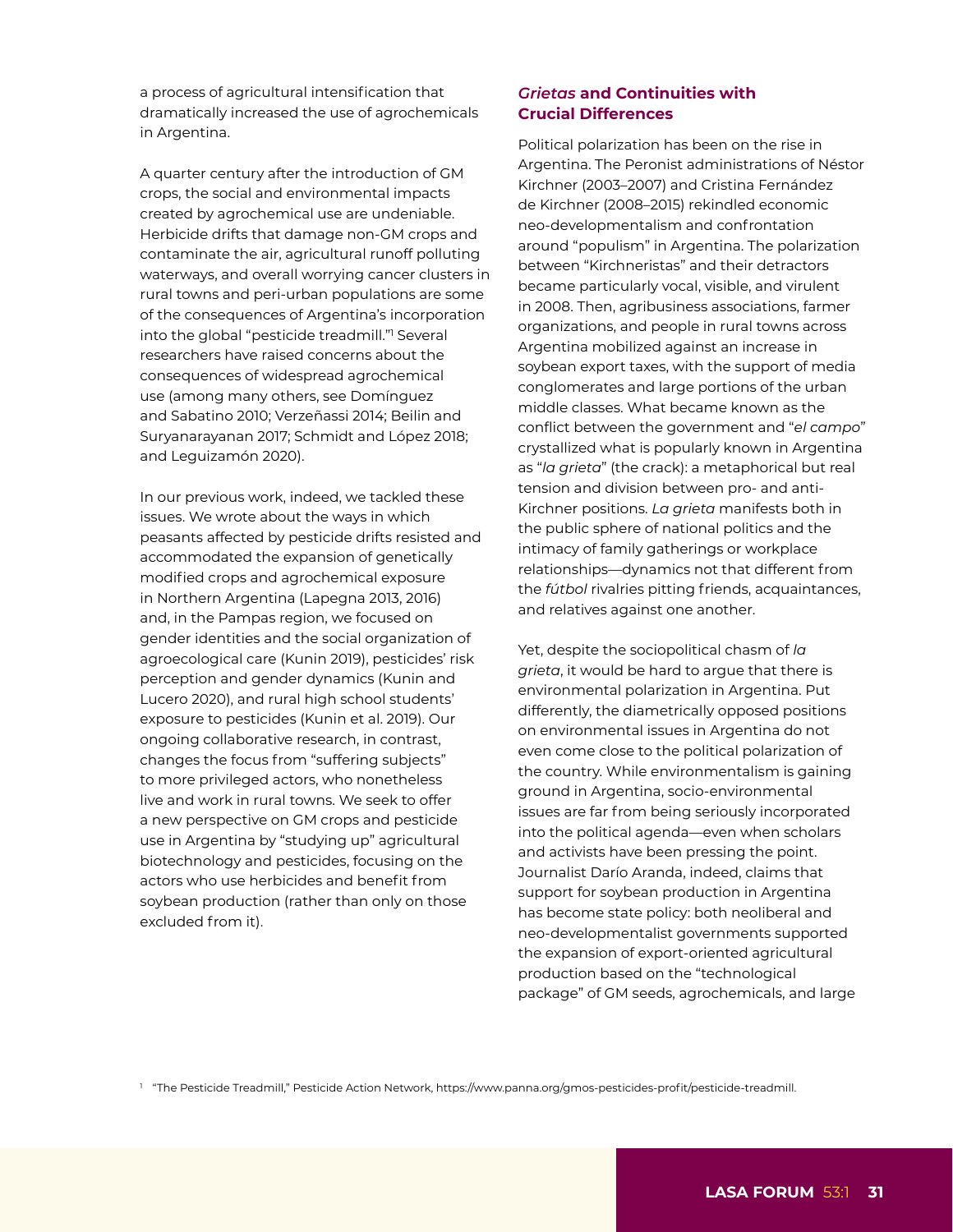machinery.2 Kirchnerista administrations did little to alter the reliance on monocultures and agrochemicals of export-oriented agriculture. For example, during the administration of Cristina Fernández de Kirchner, the government proposed a plan to expand the area used for agriculture in 2011 (thus increasing the use of agrochemicals), promoted the installation of a Monsanto plant in Córdoba in 2012, and favored global agribusiness corporations (Lapegna 2016, 160; Lapegna 2017, 324). Former minister of science and technology Lino Barañao embodied the continuities across governments. Appointed by Cristina Kirchner in 2007, he publicly and repeatedly downplayed the toxicity of glyphosate and kept his position throughout the administration of Mauricio Macri.

There were, however, important differences between the rural policies of neoliberal governments (the Menem, De la Rúa, and Macri administrations) and those of neodevelopmentalist administrations (the Kirchners and the current Fernández government). While neoliberal governments applied policies that hurt marginalized rural actors (e.g., eliminating regulations that supported smallholders in the 1990s or closing agencies and programs for rural development during the Macri administration), neo-development governments played both sides. Kirchnerista administrations favored the expansion of agribusiness but also created spaces, programs, and initiatives that had the avowed goal of supporting peasants, Indigenous peoples, small farmers, and the broadly defined category of "family farming." More recently, the Alberto Fernández administration created the first National Directorate of Agroecology, an office within the Minister of Agriculture, Fisheries, and Livestock.

#### **Rethinking Pesticide Use in Argentina**

Scholars have offered several political, economic, and institutional explanations for the support behind agrochemical-dependent agriculture

in Argentina: a strategy of "export-oriented populism" (Richardson 2009), a dominant "bio-hegemony" (Newell 2009), the struggles of Kirchnerismo to stay in power (Lapegna 2017), the ideological underpinnings of neodevelopmentalism (Barri and Wahren 2010), and the ability of a new agrarian entrepreneurial class to outmaneuver older farming classes (Gras and Hernández 2019) are some of them. While these analyses provide sound material and ideological explanations, they also leave important aspects out of the picture. By emphasizing class ideology and interests, these perspectives assume a notion of personhood that understands subjects as rational, unwavering utilitarian actors moved by their self-seeking interests and/or captured by dominant ideologies. While these are longestablished perspectives in rural studies, we claim that they disregard too quickly the moral and subjective aspects underlying understandings of pesticide use and agrochemical exposure. How do farmers and people living in rural towns respond to the accusation that they are responsible for contaminating the air, water, and health in rural and semi-urban communities across the country? Besides "making money" or following the logic of progress, how do they think and feel about these issues? To address these questions, we draw from our ongoing collaboration on a larger project in which we apply an elemental anthropological principle, that is, to capture *in their own terms* the points of view of people using agrochemicals to understand pesticide exposure, environmental issues, and public health controversies.

Assuming a relational notion of personhood means that people who spray and people being sprayed, *fumigadores y fumigados*, are embedded in a social web of ambivalences and ambiguities. People residing in "sprayed towns" who either publicly denounce, stay silent, or hold doubts about the risks of pesticide exposure are often relatives, friends, or neighbors of the people who spray (Leguizamón 2020; Kunin 2019). In our research with the latter, we

2 Giuliana Sordo, "Entrevista a Darío Aranda: 'Las políticas extractivas van a continuar en el próximo gobierno, no importa quien gane," *La Primera Piedra*, March 18, 2015, [https://www.laprimerapiedra.com.ar/2015/03/entrevista-a-dario-aranda-las-politicas](https://www.laprimerapiedra.com.ar/2015/03/entrevista-a-dario-aranda-las-politicas-extractivas-van-a-continuar-en-el-proximo-gobierno-no-importa-quien-gane/)[extractivas-van-a-continuar-en-el-proximo-gobierno-no-importa-quien-gane/](https://www.laprimerapiedra.com.ar/2015/03/entrevista-a-dario-aranda-las-politicas-extractivas-van-a-continuar-en-el-proximo-gobierno-no-importa-quien-gane/).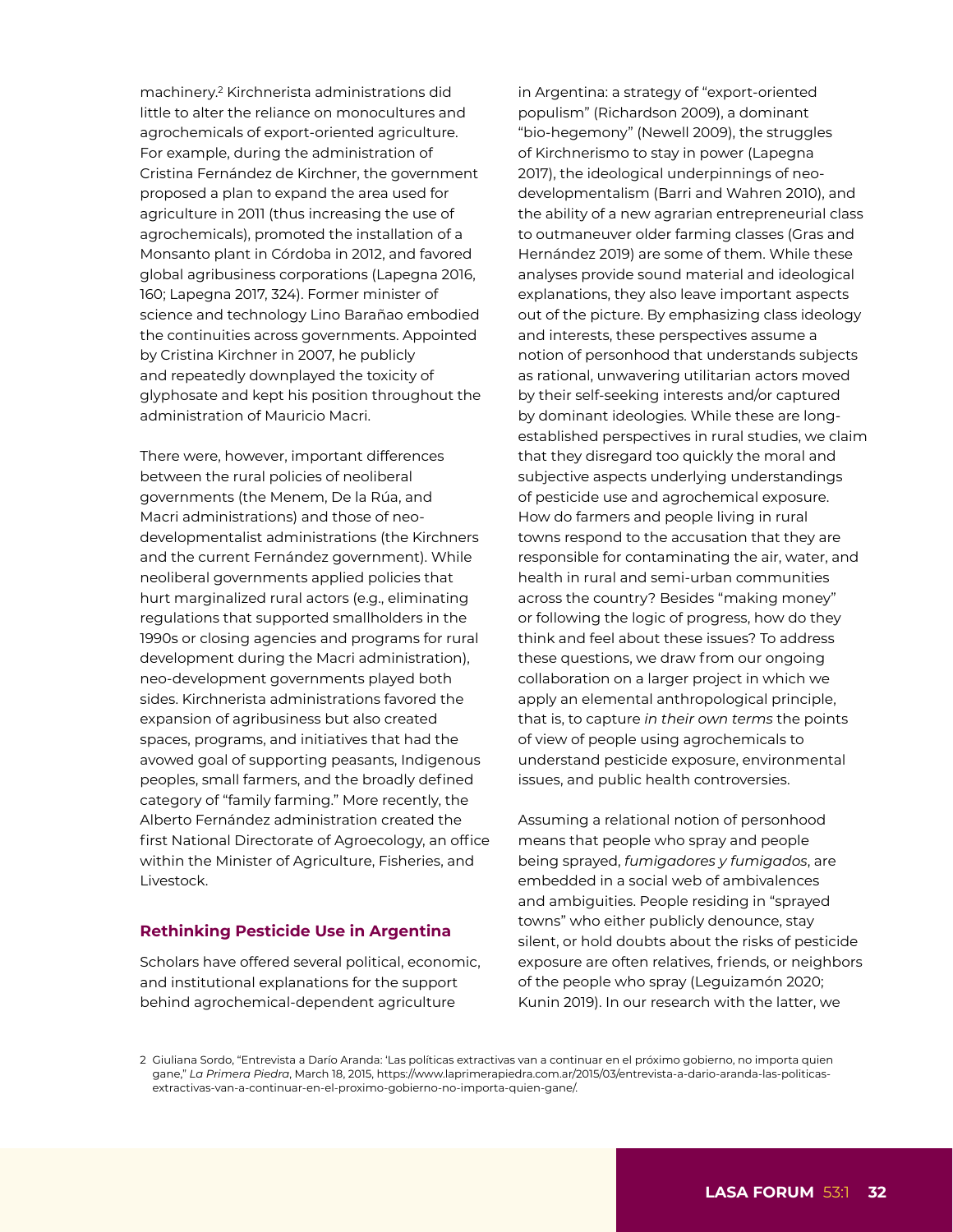noticed that they hesitate and express doubts about the risks of agrochemical exposure, torn between the constant messages of companies and public officials reassuring them that agrochemicals are safe and their concerns about applying agrochemicals where they live with their families. Pesticide-dependent agriculture results in "both, autonomy and dependence, care and disintegration. The more-than-human entanglements that are woven around this master plan are ambiguous and contradictory" (Müller 2021, 175). When taking emic, multiple, and multilayered points of view seriously and adopting an ethnographic approach that keeps romantic views, idealizations, and preconceptions in check, the resulting image is not a neatly divided, polarized picture but a fuzzy, nebulous field.

At first sight, public discourses on agrochemicals may suggest a field of clear-cut lines and definite positions. At the national scale, farmers' public discourses legitimize agrochemical use by downplaying the extent and risks of toxic exposure. But while the industry's minimization of the risk of pesticides may suggest a cynical or conspiratorial attitude, pesticides are also inserted in a narrative of imperative and sometimes even humanitarian need. Farmers usually think that they "cannot produce without pesticides" and that their production "feeds the world" to meet population growth. Pesticides are thought of as a (positive and morally charged) solution to world hunger.

The farmers we spoke to do not live in Argentina's large cities or abroad, but rather in small or medium-sized rural districts in the Pampas. "We all live off the countryside" is a common mantra in these places, and the uneven benefits of the soybean boom are often swept under the mantle of national and technological "progress." Given these material and ideological forces, it may not come as a surprise that protests against pesticides are few and far between, and that regulations aiming to curb pesticide use are seldom enforced (if at all). But protests of any kind are not habitual in these towns, where anti-anonymity sociability is prevalent (Kunin 2019), social control through gossip and rumors is

strong (Kunin and Faccio 2021), social inequalities run deep, kinship ties are very important for doing business, and farmers are often prominent local figures. That is why Leguizamón (2020) talks about an "elephant in the field" in reference to the compliance and consent of local populations toward pesticide exposure.

What we are registering (which complicates a polarized approach), is that farmers keep their worries latent, their thoughts ambiguous, and their assertions ambivalent in the more intimate settings of in-depth interviews. We found three tropes that stand out. First, an ambivalence toward the risks of agrochemical exposure. Second, their own understanding of environmentalism, mainly devoted to "caretaking" of the soil, which is in turn informed by the "no-till" technique of planting seeds without plowing the land (a practice afforded by herbicide-resistant crops, since weeds are eliminated with herbicides instead of by plowing the land). Third, an assumption of pesticides as a "safety net" in a highly financialized mode of production where there is little room for productive failures or financial missteps.

First, the farmers we interviewed expressed ambivalent positions regarding the dangers of pesticide use. On one hand, they expressed mistrust toward the scientific literature showing links between herbicide exposure and cancer or other negative health impacts. They see these findings as biased or having "political" motivations intended to "demonize" them. Using their own bodies as evidence of the nonexistence of danger, they repeatedly shared that they live close to agricultural fields and that "nothing has ever happened" to them. Or they mentioned examples of people who have been working in the fields for decades and, if the claims about the toxicity of pesticides were true, "they would all be dead" by now. They also stated that agrochemicals like glyphosate are less dangerous than older herbicides like paraquat.

While adopting this somewhat dismissive stance toward the risks of pesticide exposure, some also expressed concerns about exposing their children, their pets, or their workers to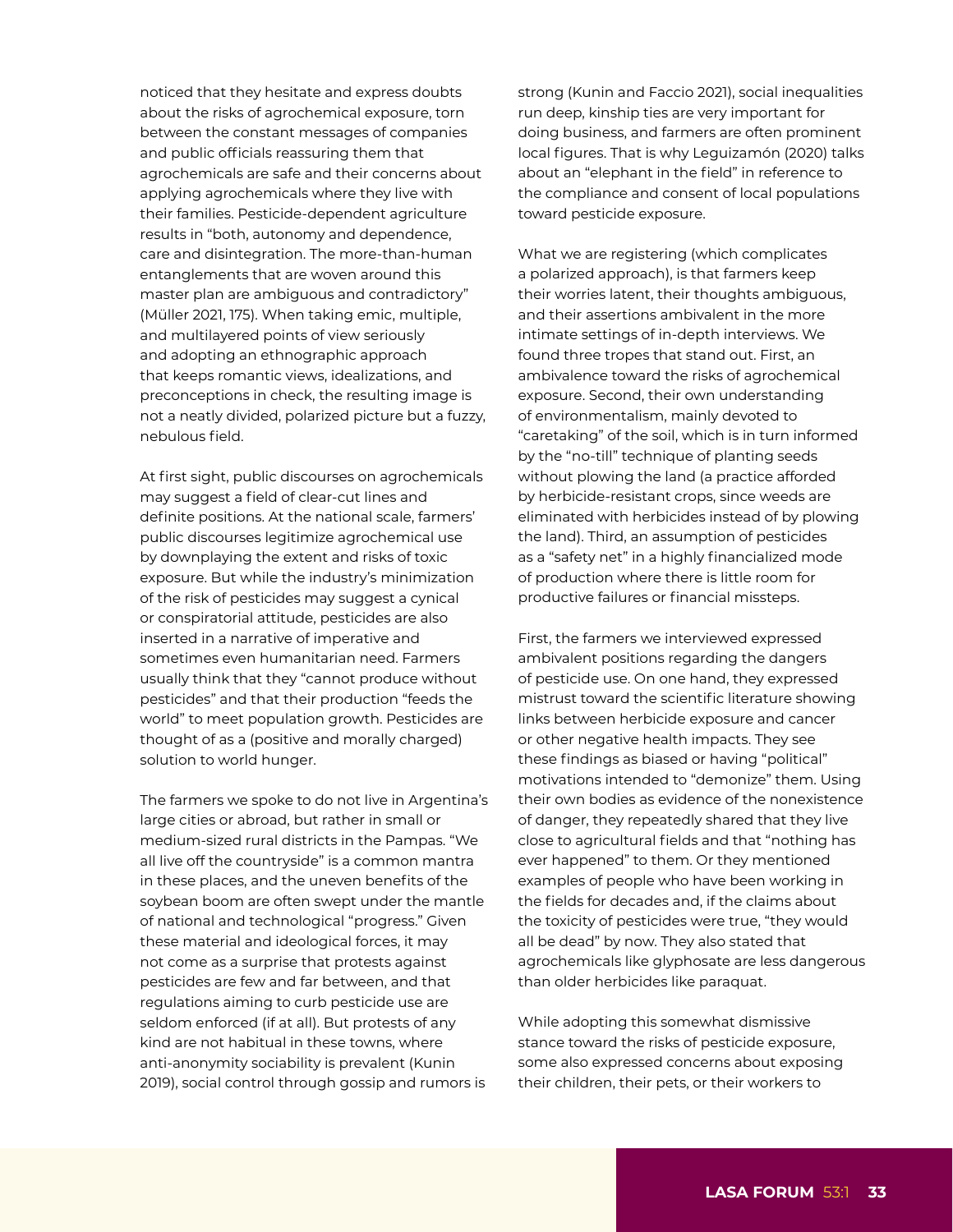agrochemicals. Our interviewees, in other words, simultaneously expressed the existence and nonexistence of hazards associated with pesticides. They claimed that herbicides are not dangerous when properly used, while also underlining the precautions they need to take or expressing doubts about safety. This ambivalent understanding of toxic exposure is also a way of diluting the negative consequences of spraying pesticides or residing next to sprayed fields. In other words, we see these expressions as ways of making toxic exposure livable and as a means of building acceptance in their communities (for a similar situation in the city of Buenos Aires, see Auyero and Swistun 2009).

Second, many social scientists or environmental activists see farmers as unconcerned with the environment or mostly moved by "greenwashing" intentions. What we want to highlight is that the farmers we interviewed expressed their own understanding of environmentalism, mostly in relation to the health of soils. Following their own environmental imaginaries, they readily admitted that it is necessary to "take care" of the soil, seen as an asset in danger. They discussed these practices of soil care in terms of crop rotation, the incorporation of cover crops, and, when possible, reduction of agrochemical applications and use of "green label" products.

Third, farmers are often portrayed as confident, purely profit-seeking actors, who use pesticides in a Machiavellian way. We do not dispute that many Argentine farmers are well-to-do thanks to the agrarian boom. The farmers we interviewed, however, assess profitability under the light of past negative experiences, and profits assuage fears about going bankrupt or losing their land. For them, staying in business (and pesticides are a key part of that) is not only an economic issue. An agronomic failure or economic crisis would also mean to be seen as "losers" in their town, and for some of them that would also mean to be questioned by relatives for forfeiting the land patrimony bestowed to them. Farmers, instead, are proud of having outclimbed their parents on the social ladder and of weathering the 1990s, when the Argentine peso was pegged to the dollar and many farmers went bankrupt and

had their land auctioned (Giarracca and Teubal 2001). Having lived through that process instilled a view of pesticides as a "safety net," a key tool in the stabilization of productive uncertainties. The package of herbicides and herbicide-tolerant seeds allows for no-till agriculture, reducing labor and simplifying management. Additionally, agrochemicals are usually bought in US dollars on credit, to be paid when the crops are sold. A weed infestation can ruin the crop, consume their income, and, potentially, drive them into debt. Pesticides thus become an imperative tool to reduce risks and keep the specter of bankruptcy at bay. The socio-natural assemblage of herbicide-resistant crops and their entangled ecological, productive, economic, and financial risks are what keep farmers awake at night, rather than environmental concerns *stricto sensu*.

These pressing issues and lines of convergence among apparently disparate phenomena may go unnoticed in some environmentalist discourses, where mentions of the materiality of agricultural production can be glaringly absent. To further complicate things, midsize farmers occupy multiple positions in globalized food systems. While farmers in the Pampas are certainly responsible for spraying people, crops, water, and animals and occupy a privileged position within Argentina's agrarian structure (e.g., in comparison to campesinos), they are also subordinate to the global agribusiness companies selling them inputs and those buying their products. And while they may occupy prominent positions as public figures in their "rur-urban" dwellings, they don't have the financial, economic, or political power of those who speak on their behalf on the national scene. By taking these constraints into account, we can be better attuned to the fact that farmers who are steeped in the system of monocrop production for export both reproduce and are trapped by the pesticide treadmill.

Argentina's agrarian boom not only provides an income to farmers; their profitability also allows them to reproduce their identity and see themselves as stewards of the land. Furthermore, the agrarian boom revitalizes the still powerful self-image of Argentina as a global power, or *el granero del mundo*. The pesticide-dependent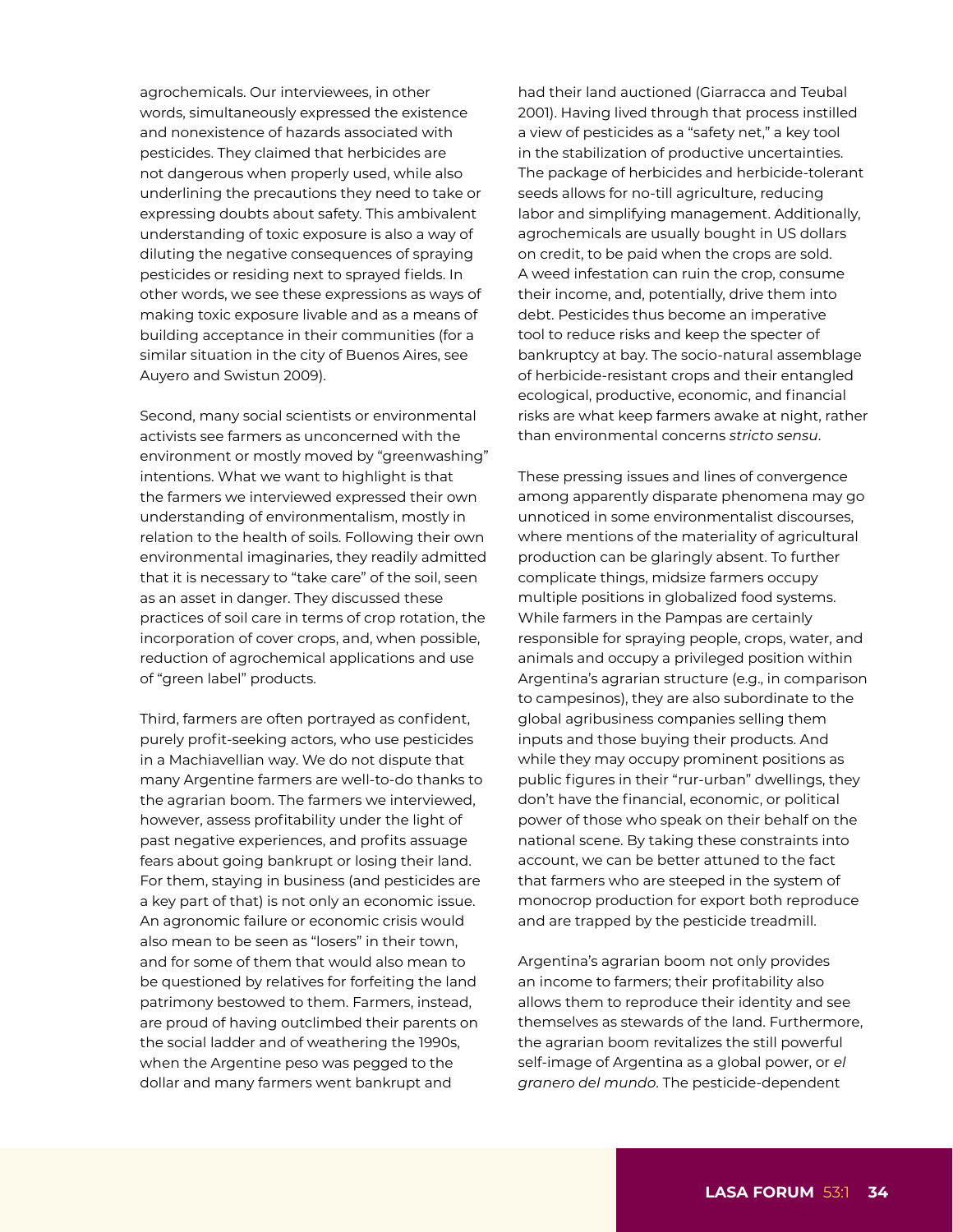model of agricultural production thus allows farmers not only to keep their money in the bank but also their self-understanding as farmers. Pesticide-dependent agriculture allows Argentine farmers to maintain their position of relative privilege in their communities (and the nation) as their economic success with GM soybeans translates into social standing as successful entrepreneurs and local role models.

### **Conclusion**

Writing about the challenges of analyzing GM crops, the anthropologist Glenn Davis Stone (2005, 208) compellingly argued that both technophile Malthusianism and un-nuanced Marxism share "an overriding commitment to an ethical black-and-white," dichotomous perspective and a tendency "to delegitimate an examination of the grays." Considering that a "complete transformation of crop biotechnology (putting the genie back in the bottle) seems impossible," a perspective attuned to gray zones "reaches for a more systemic and synthetic analysis of the sociocultural context into which genetically modified crops are being introduced" (Stone 2005, 214).

In this article, we heeded this stance and examined gray zones to problematize the relationship between sociopolitical polarization and environmental polarization; we offered a different narrative about pesticides use and agrochemical exposure, one in which ambiguities and ambivalences are not "resolved" or glossed over but rather explored in their generative capacity. We emerged from our conversations with farmers convinced that seeing them as either skillful, shrewd entrepreneurs or as careless, self-interested polluters leaves little room to incorporate the ambivalences and ambiguities that they express about monocropping and pesticides. A number of scholars (ourselves included) have paid close attention to the suffering victims of dispossession, the stoic heroes opposing those forces, and/or the evil corporations imposing them. We, in contrast, want to decamp from our echo chambers and keep "the romance of resistance" (Abu-Lughod

1990) at bay. As the humanistic social sciences have long established, understanding is not justifying or celebrating.

#### **References**

Abu-Lughod, L. 1990. "The Romance of Resistance: Tracing Transformations of Power Through Bedouin Women." *American Ethnologist* 17 (1): 41–55.

Auyero, J., and D. A. Swistun. 2009. *Flammable: Environmental Suffering in an Argentine Shantytown.* New York: Oxford University Press.

Barri, F., and J. Wahren. 2010. "El modelo sojero de desarrollo en la Argentina: Tensiones y conflictos en la era del neocolonialismo de los agronegocios y el cientificismotecnológico." *Realidad Económica*, no. 255: 43–65.

Beilin, K. O., and S. Suryanarayanan. 2017. "The War between Amaranth and Soy: Interspecies Resistance to Transgenic Soy Agriculture in Argentina." *Environmental Humanities* 9 (2): 204–229.

Córdoba, M. S. 2018. "Ricos buenos, pobres dignos: Moral y poder en una empresa agroexportadora del sur santafecino." *Mundo Agrario* 19 (40), <https://doi.org/10.24215/15155994e075>.

Domínguez, D., and P. Sabatino. 2010. "La muerte que viene en el viento: La problemática de la contaminación por efecto de la agricultura transgénica en Argentina y Paraguay." In *Los señores de la soja: La agricultura transgénica en América Latina*, ed. A. L. Bravo, 31–121. Buenos Aires: CLACSO.

Giarracca, N., and M. Teubal. 2001. "Crisis and Agrarian Protest in Argentina: The Movimiento Mujeres Agropecuarias en Lucha." *Latin American Perspectives* 28 (6): 38–53.

Gras, C., and V. Hernández. 2019. *Radiografía del nuevo campo argentino: Del terrateniente al empresario transnacional.*  Buenos Aires: Siglo XXI.

Kunin, J. 2019. "El poder del cuidado: Mujeres y agencia en la pampa sojera argentina." PhD dissertation in Anthropology, Universidad Nacional de San Martín and Ecole des Hautes Études en Sciences Sociales.

Kunin, J., F. Pérez, M. Pieroni, G. Hough, and D. Verzeñassi. 2019. "Desigualdad medioambiental en la pampa húmeda argentina: Metodologías cualitativa y cuantitativa para evaluar la exposición a pesticidas de estudiantes de una escuela rural." *L'Ordinaire des Amériques*, 225, <https://doi.org/10.4000/orda.5351>.

Kunin, J., and P. Lucero. 2020. "Percepción social del riesgo y dinámicas de género en la producción agrícola basada en plaguicidas en la pampa húmeda Argentina." *Sexualidad, Salud y Sociedad* (Rio de Janeiro), 35: 58–81, [https://doi.](https://doi.org/10.1590/1984-6487.sess.2020.35.04.a) [org/10.1590/1984-6487.sess.2020.35.04.a](https://doi.org/10.1590/1984-6487.sess.2020.35.04.a).

Kunin, J., and Y. Faccio. 2021. "'Acá se sabe si la gente se aísla': (anti) anonimato, cuidado y poder en localidades medianas y pequeñas en tiempos de COVID-19." *Sociedade e Cultura*, 24, DOI: [10.5216/sec.v24.65950](https://doi.org/10.5216/sec.v24.65950) 

Lapegna, P. 2013. "The Expansion of Transgenic Soybeans and the Killing of Indigenous Peasants in Argentina." *Societies without Borders: Human Rights and the Social Sciences* 8 (2): 291–308.